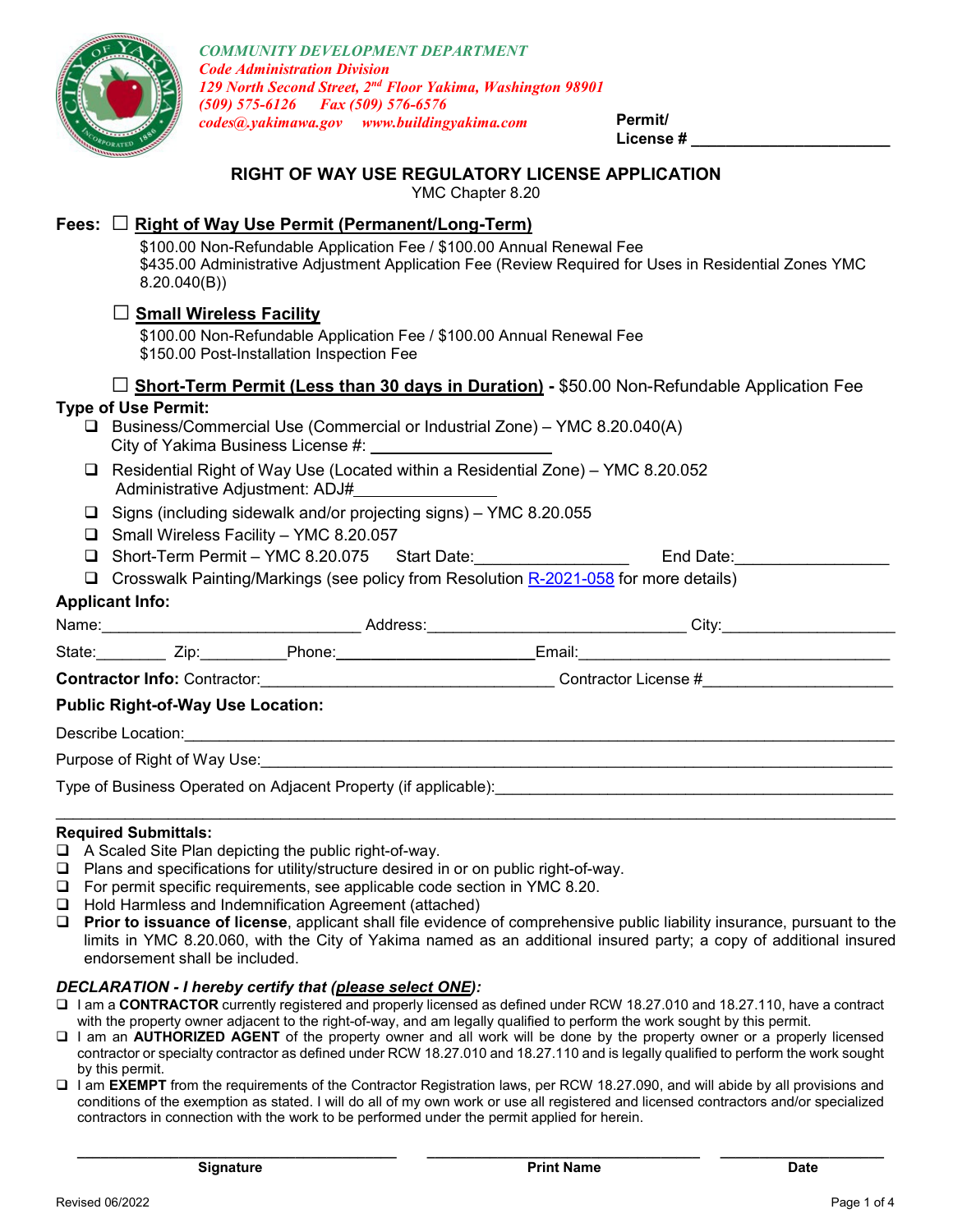|        | <b>FOR OFFICE USE ONLY</b>                                                                                                                                                                                                       |  |  |  |  |  |
|--------|----------------------------------------------------------------------------------------------------------------------------------------------------------------------------------------------------------------------------------|--|--|--|--|--|
|        | Permit/License #:<br>Receipt #                                                                                                                                                                                                   |  |  |  |  |  |
|        | <b>Transmit to:</b>                                                                                                                                                                                                              |  |  |  |  |  |
| $\Box$ | For Business/Commercial Uses transmit to the City Clerk for City Council consideration.                                                                                                                                          |  |  |  |  |  |
| $\Box$ | For Residential Right of Way Use, within the Residential zones, applications shall be reviewed and approved by the<br>Planning Division under the procedures established for an administrative adjustment YMC 15.10.30.          |  |  |  |  |  |
| $\Box$ | For permits to place signs in city-owned right-of-way, including sidewalk signs or projecting signs (YMC 8.20.055),<br>applications shall be reviewed and approved or denied by the Community Development Director, or designee. |  |  |  |  |  |
| $\Box$ | Short-Term Permit applications shall be reviewed and approved or denied by the Community Development Director,<br>or designee.                                                                                                   |  |  |  |  |  |
| $\Box$ | Small Wireless Facilities are granted or denied by the Public Works Director, or designee.                                                                                                                                       |  |  |  |  |  |
| $\Box$ | Community Crosswalk Painting/Markings applications shall be forwarded to the City staff liaison for the Arts<br>Commission for review and recommendation by the Commission to City staff (Code Administration Manager).          |  |  |  |  |  |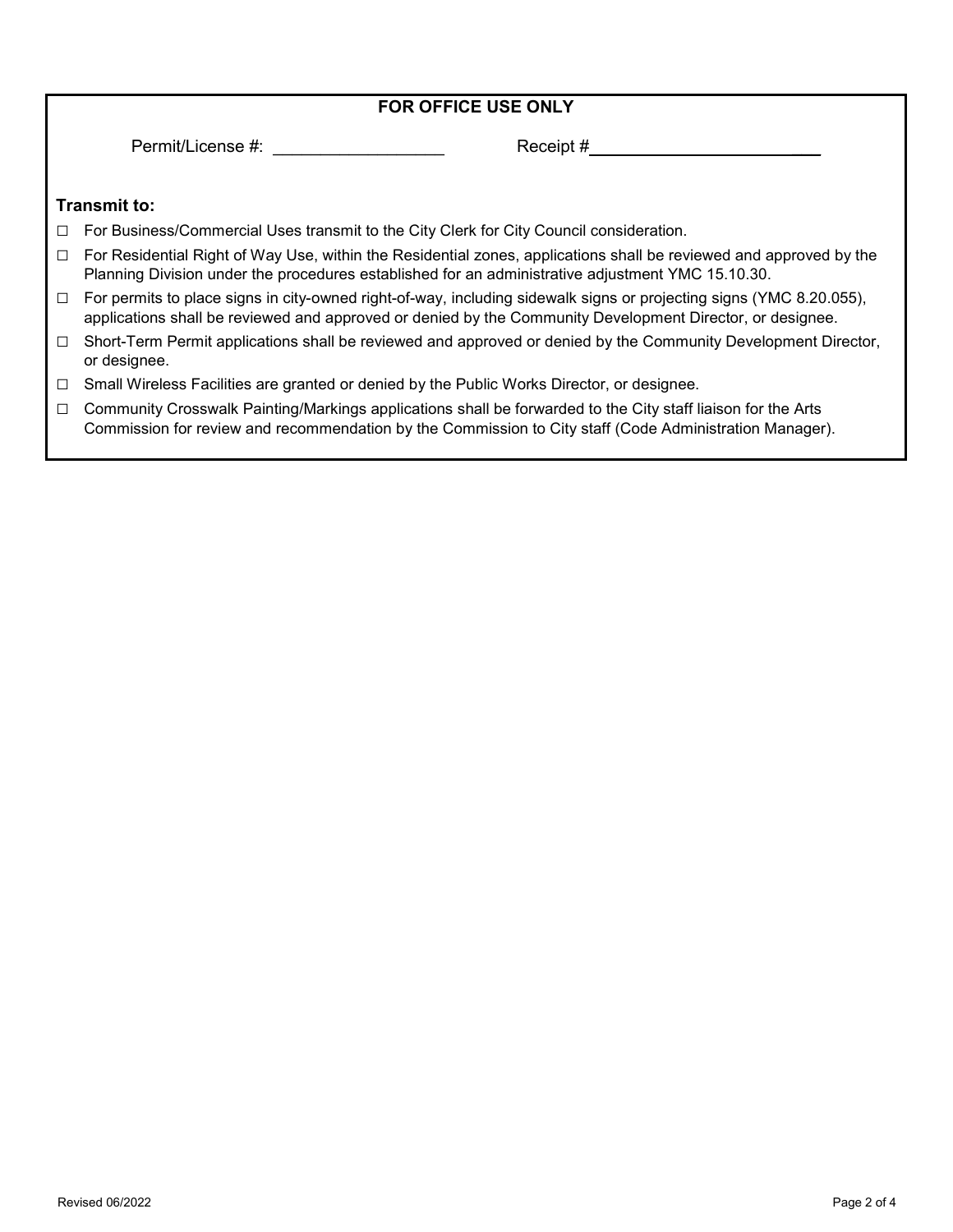#### **HOLD HARMLESS AND INDEMNIFICATION AGREEMENT RIGHT OF WAY USE REGULATORY PERMIT: YMC 8.20**

THIS HOLD HARMLESS AND INDEMNIFICATION AGREEMENT ("Agreement") is hereby entered into by **Exercise 2.1** (hereinafter referred to as "Applicant") holding harmless the CITY OF YAKIMA as outlined herein.

Applicant voluntarily assumes and freely chooses to incur any and all risk of loss, damages, or injury that may occur or arise from any activities undertaken on, within, above or over the City of Yakima's right of way for which the right of way use regulatory permit is issued.

Applicant shall hold harmless, protect, defend, indemnify and hold the City, and its elected and appointed officials, employees and agents, harmless from and against any and all claims, demands, losses, damages, liens, liabilities, penalties, fines, lawsuits, and other proceedings, and any costs and expenses associated with the same (including attorney's fees and disbursements, whether in litigation or not), which accrue to or are incurred by the City, or its elected or appointed officials, employees or agents, and which arise directly or indirectly from or out of, relate to, or in any way are connected with personal injuries, loss of life or property damage occurring because of the Applicant's, its agents, successors, assigns, contractors, employees, invitees or any third party's use, operation, placement of items or materials within the right of way, or maintenance of the right of way covered by this Agreement and the right of way use permit granted by the City, and any litigation, legal challenge or determination pertaining to the validity of this agreement.

This Agreement was voluntarily entered into by Applicant as part of the application process for a Right of Way Use Regulatory Permit [Permit/License# ]. Applicant has read and understands the information in this Agreement and hereby agrees to all the terms contained herein. This Hold Harmless and Indemnification Agreement shall run with the land and is binding on the parties and their successors in interest and assigns.

DATED this \_\_\_\_\_\_\_ day of \_\_\_\_\_\_\_\_\_\_\_\_\_, 20\_\_\_\_\_\_\_.

APPLICANT:

By (Print name):

STATE OF WASHINGTON ) ss. County of Yakima )

I certify that I know or have satisfactory evidence that **EXACTO EXACTS** is the person who appeared before me, and said person acknowledged that he signed this instrument, on oath stated that he was authorized to execute this instrument, and acknowledged it to be their free and voluntary act for the uses and purposes mentioned in this instrument.

DATED this \_\_\_\_\_\_\_ of \_\_\_\_\_\_\_\_\_\_\_\_\_\_\_\_\_\_\_\_\_\_, 20\_\_\_\_\_\_\_\_\_.

Print Name: The Contract of The Contract of The Contract of The Contract of The Contract of The Contract of The Contract of The Contract of The Contract of The Contract of The Contract of The Contract of The Contract of Th

Title:

My Commission Expires: <u>Queen</u>

 $\overline{a}$